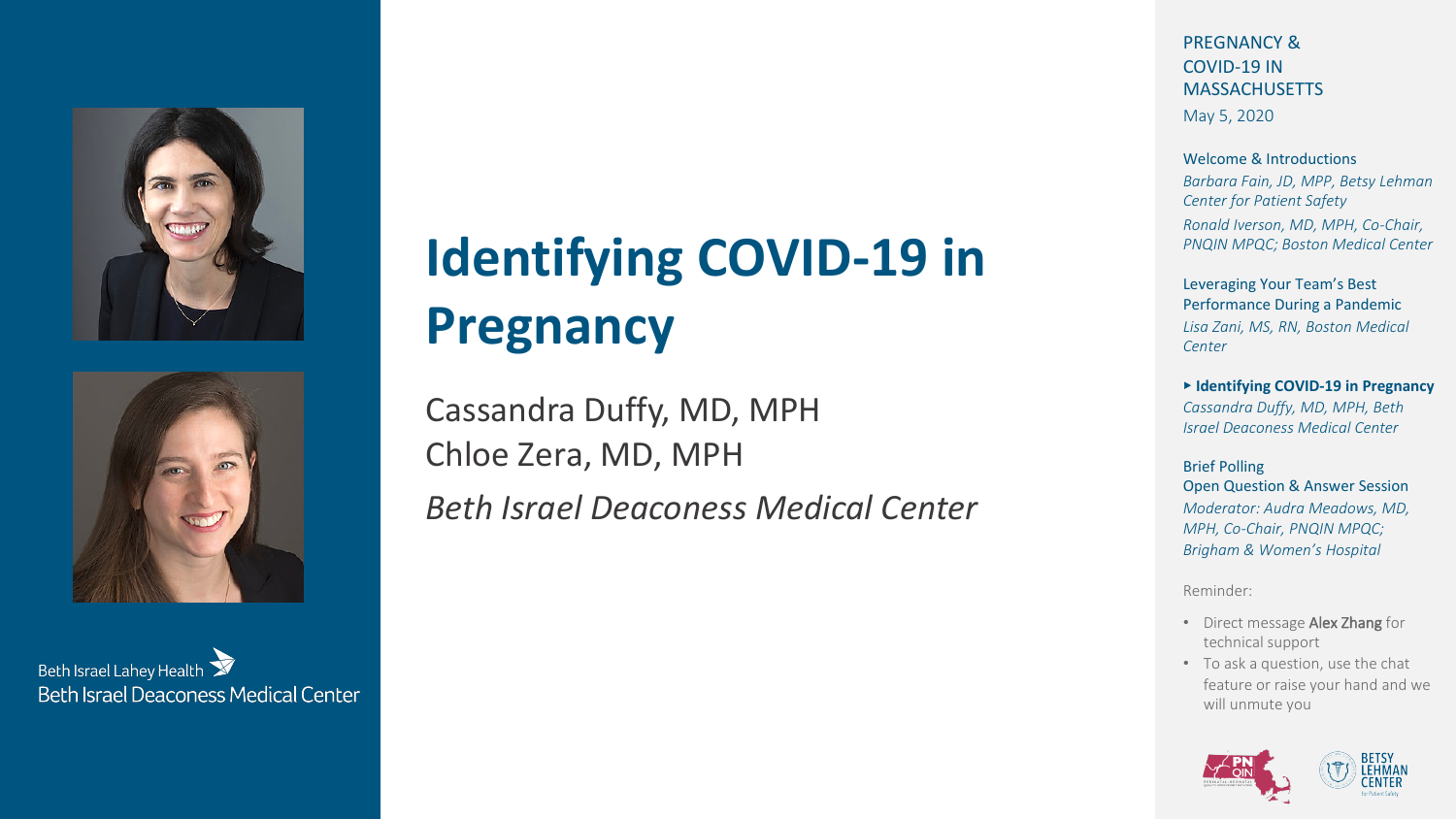# Problem: Asymptomatic COVID-19

- Labor and delivery units at particular risk
	- Large volumes of patients and visitors
	- Relatively young and healthy patients
	- Care requires frequent and close contact
	- Possibility of unanticipated emergency surgery
	- Newborns and pediatric providers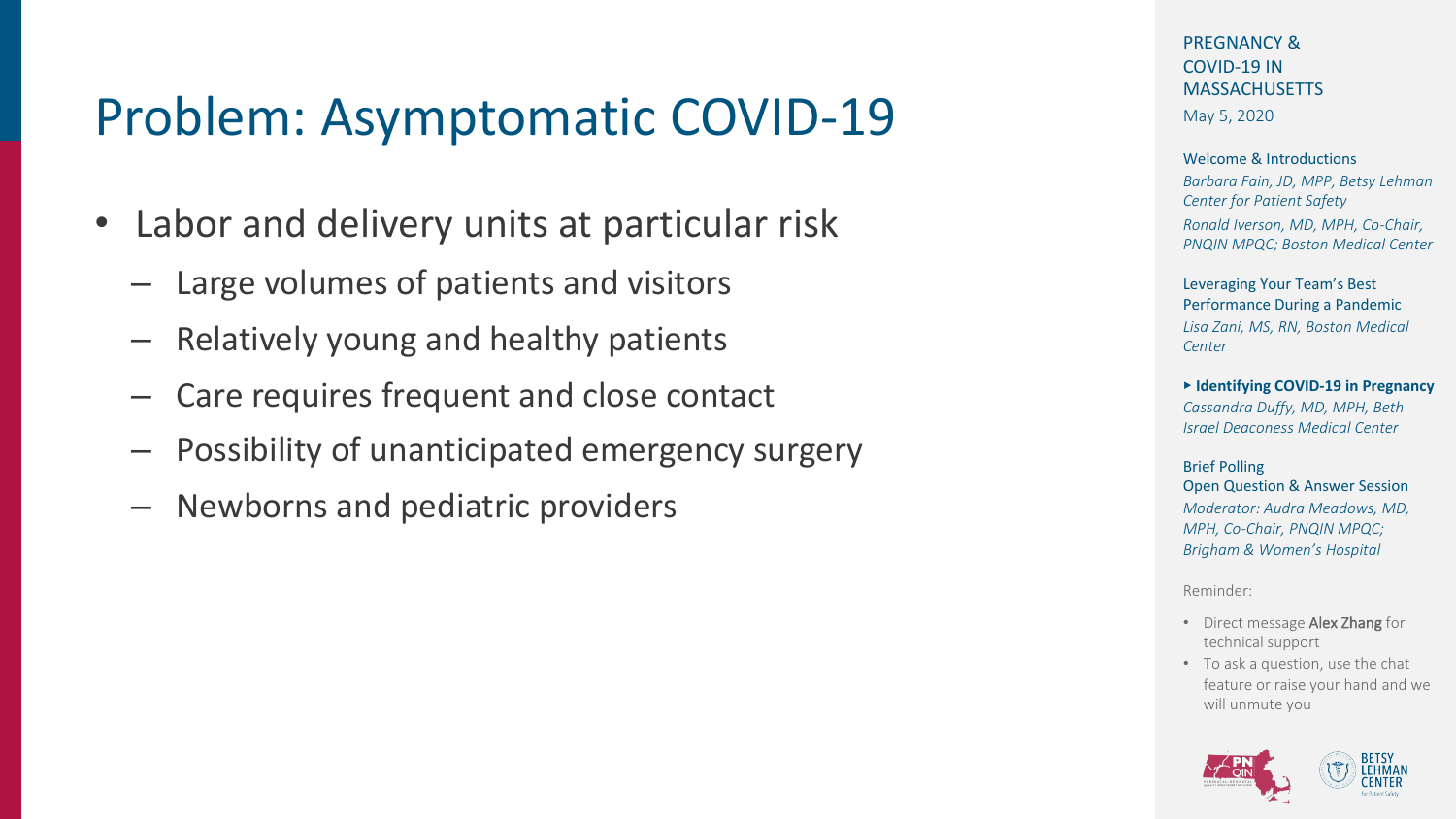# Problem: Asymptomatic COVID-19

- Symptom-based screening has low sensitivity
- Early NY experience with universal screening shows high proportion of asymptomatic positives
	- $-$  ~14% of all asx admissions tested positive; 88% of all positive test results (D Sutton et al, NEJM 2020)
	- Asymptomatic patients comprised 66% of all positive tests (W Vintzileos et al, AJOG 2020)
- Last week's town hall: 57% respondents had adopted universal testing on L&D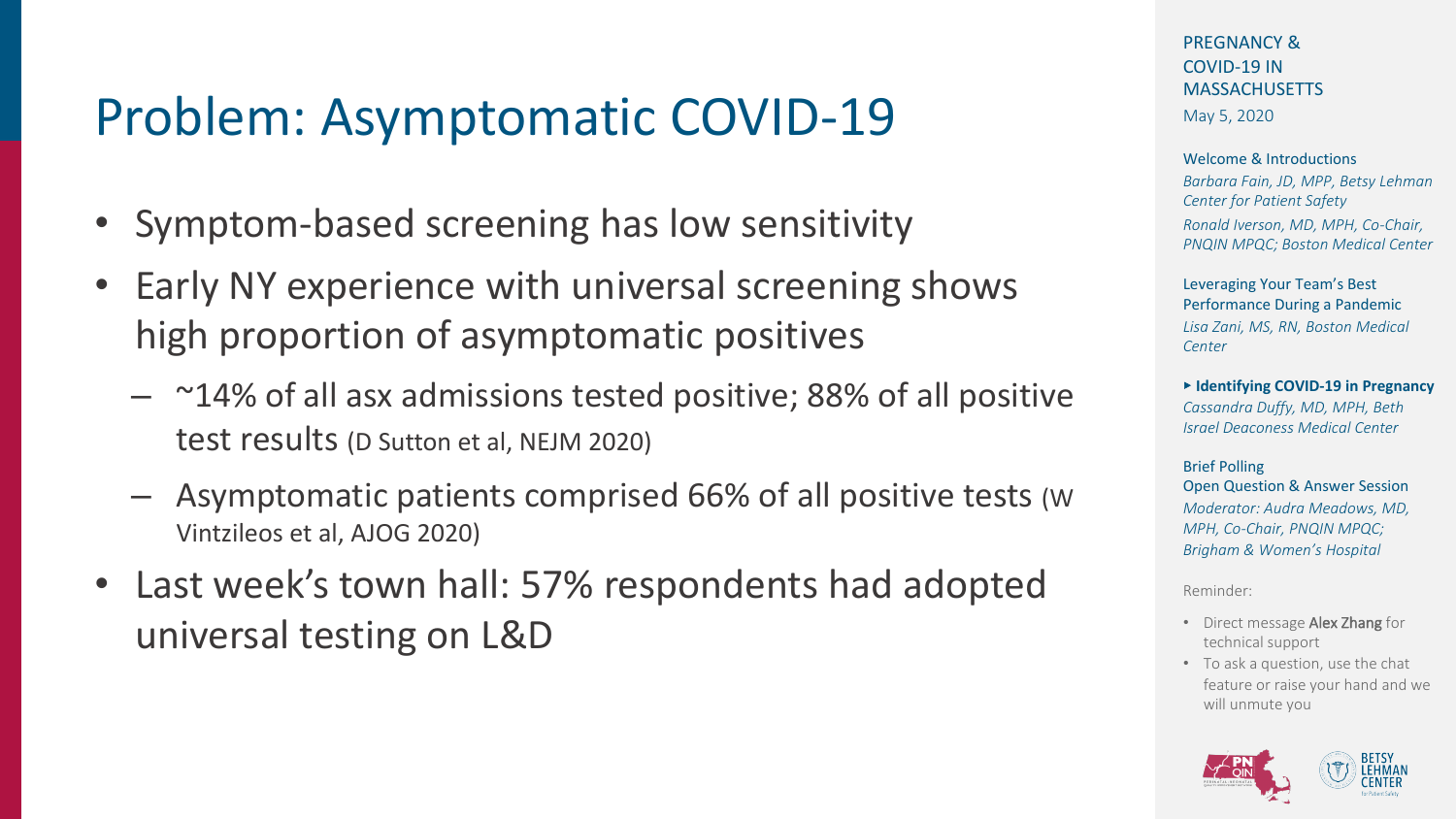# Local context

- Supply chain issues
- Long turn-around times for routine testing
- Finite supply of PPE
- Limited rapid testing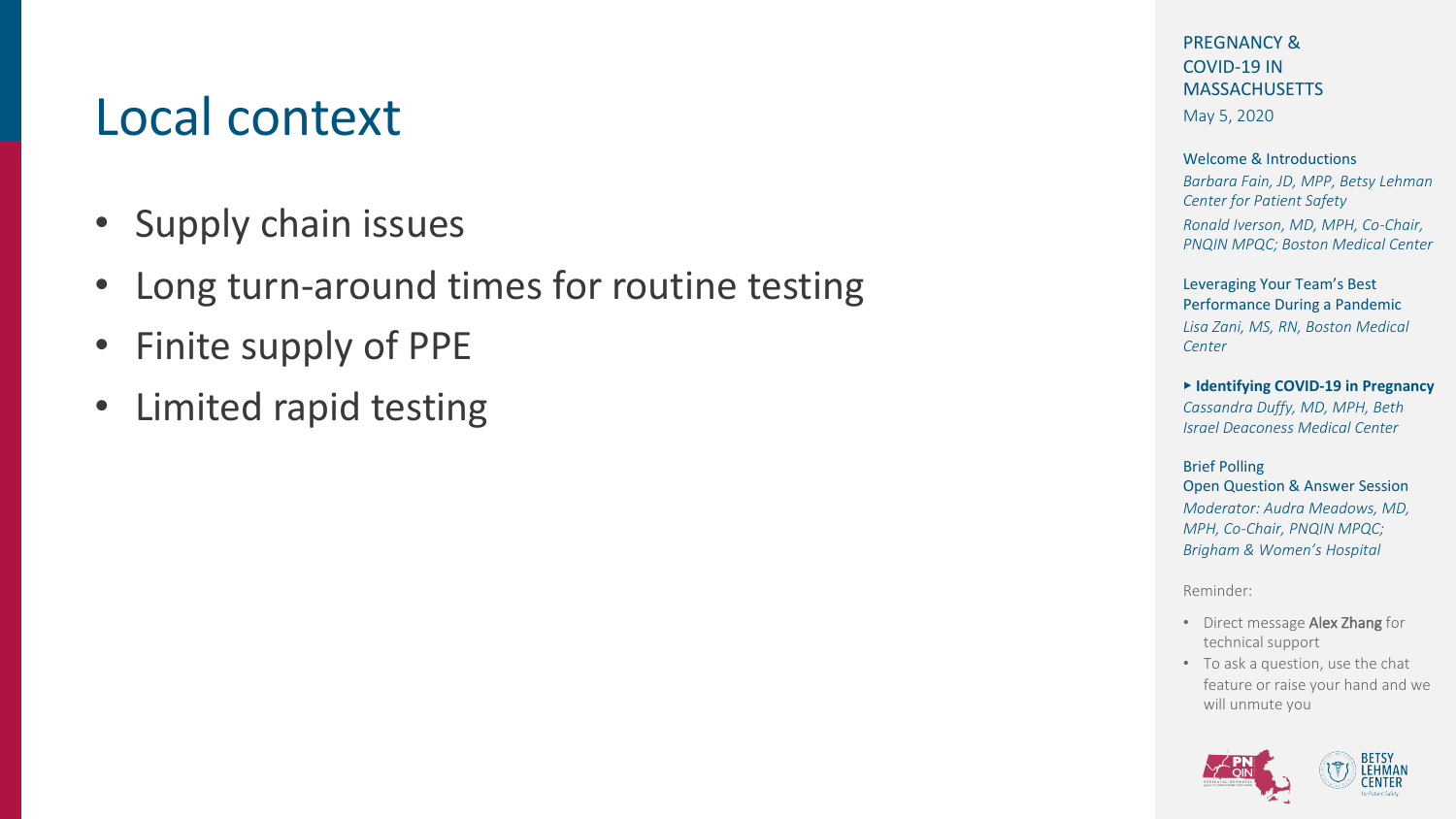# BIDMC OB Context

- Diverse practice settings:
	- Faculty practices (on site and community)
	- Community health centers
		- Chelsea
		- Bowdoin
		- Dimock
		- § Fenway
		- South Cove
	- Private groups
- Tertiary maternal hospital for BILH system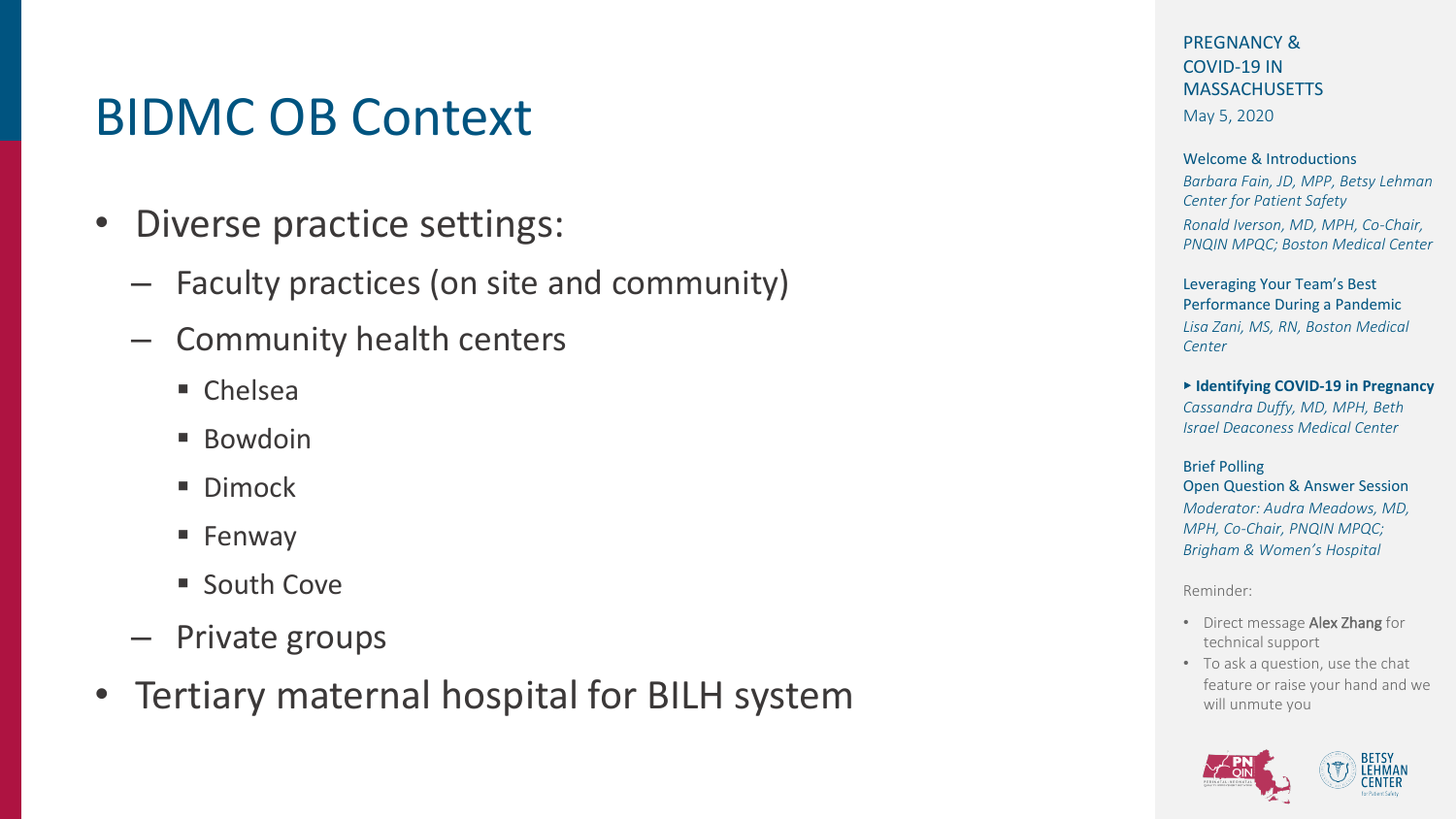# Stepwise solutions

- Limited visitors ("one healthy support person")
- Universal masking of patients and support persons
- Universal special flu droplet precautions (mask + eye protection) = routine precautions
- Alternatives to SARS-CoV-2 PCR?
- Lowering thresholds for testing in patients nearing term or in advance of scheduled admission
- Testing all symptomatic patients
- Targeted rapid testing
- Centralized management for COVID-19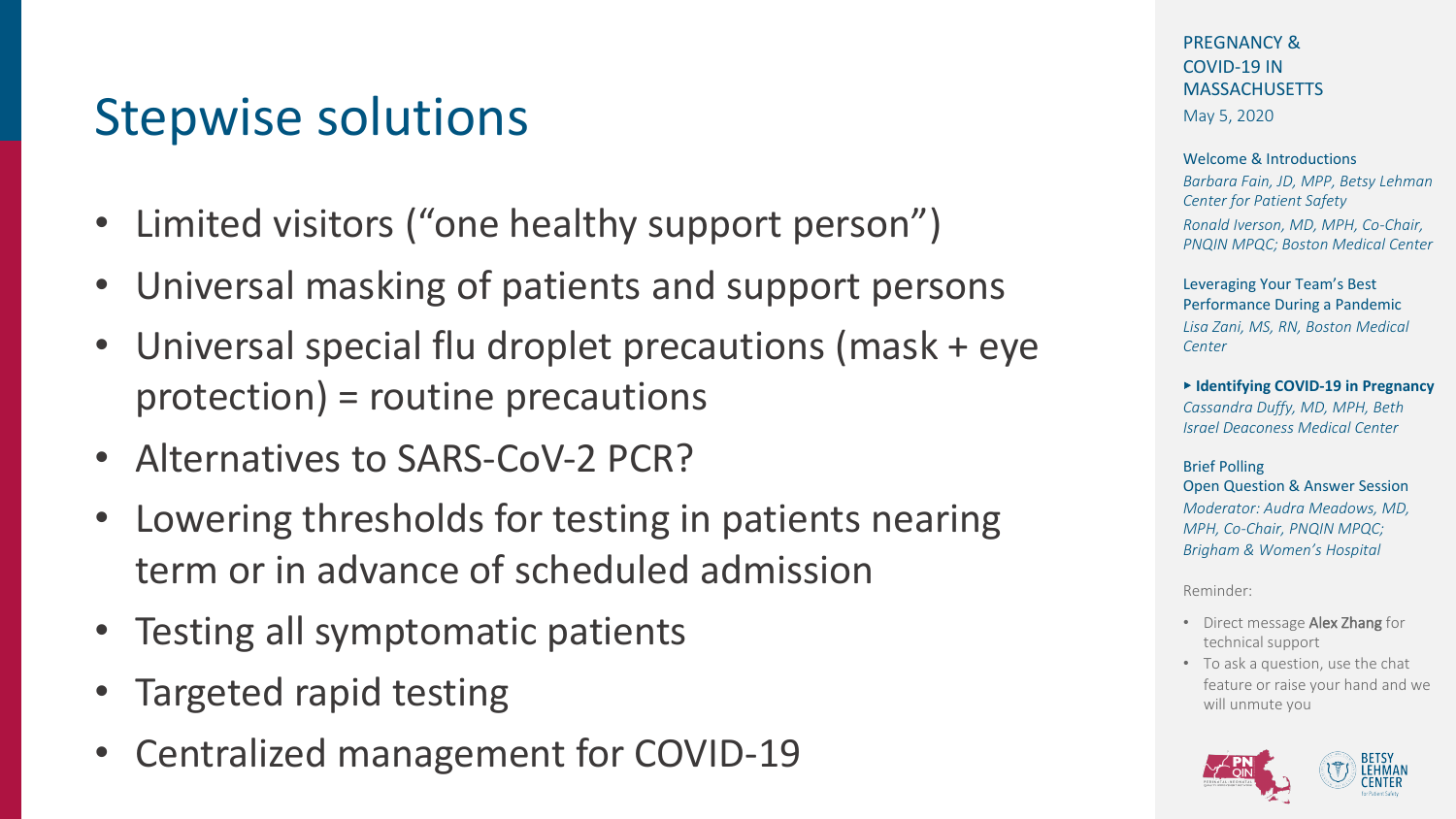# Solutions: Alternative to PCR?

- Lymphopenia associated with COVID-19
- Pilot: universal CBC with WBC differentials on admissions (April 1-14 2020, ~200 admissions)
- Tested all asymptomatic patients with lymphopenia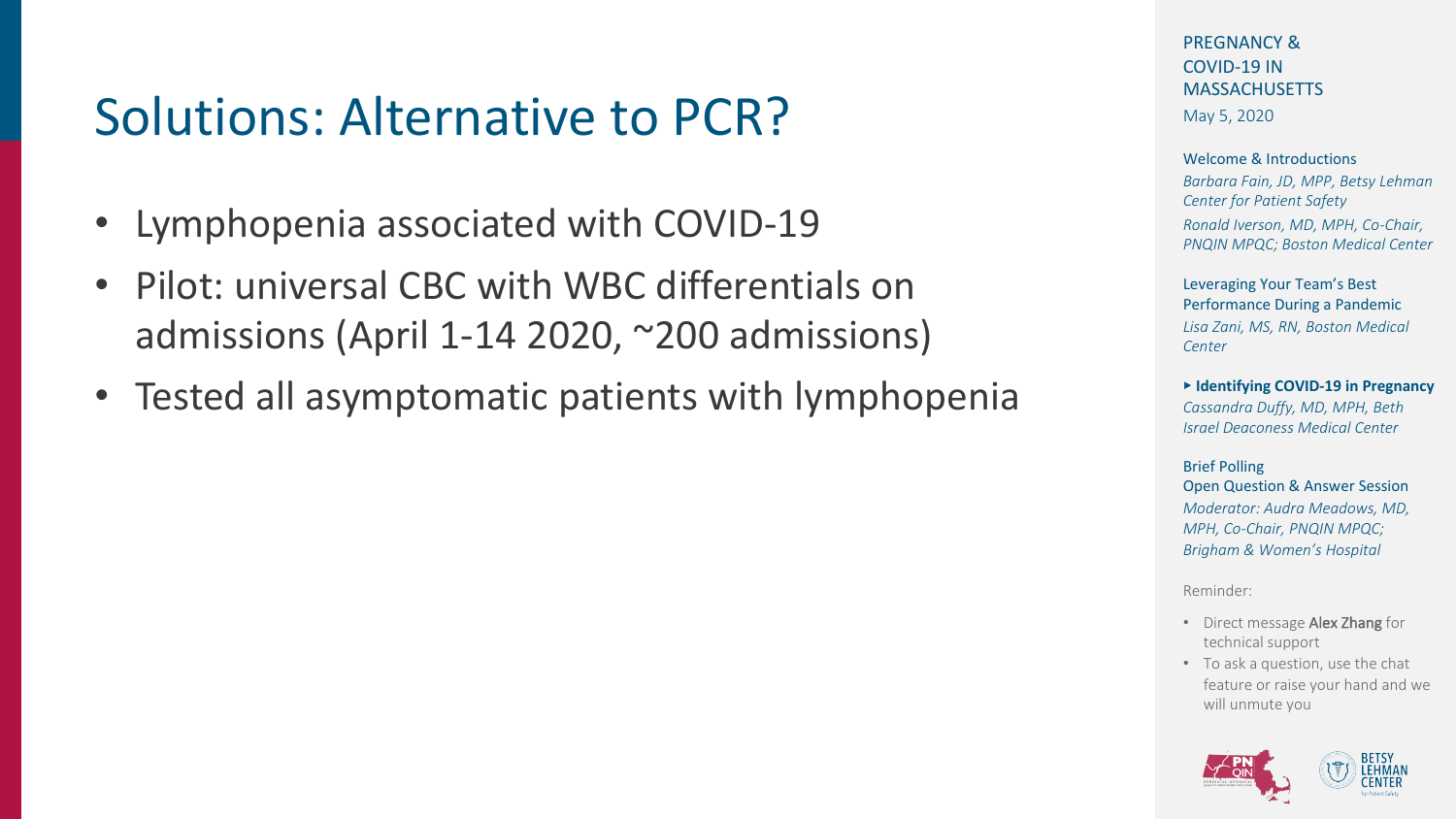# Solutions: Targeted rapid testing

- Intrapartum and postpartum fevers
	- Rationale:
		- Intrapartum management
		- Postpartum site of care
		- Newborn precautions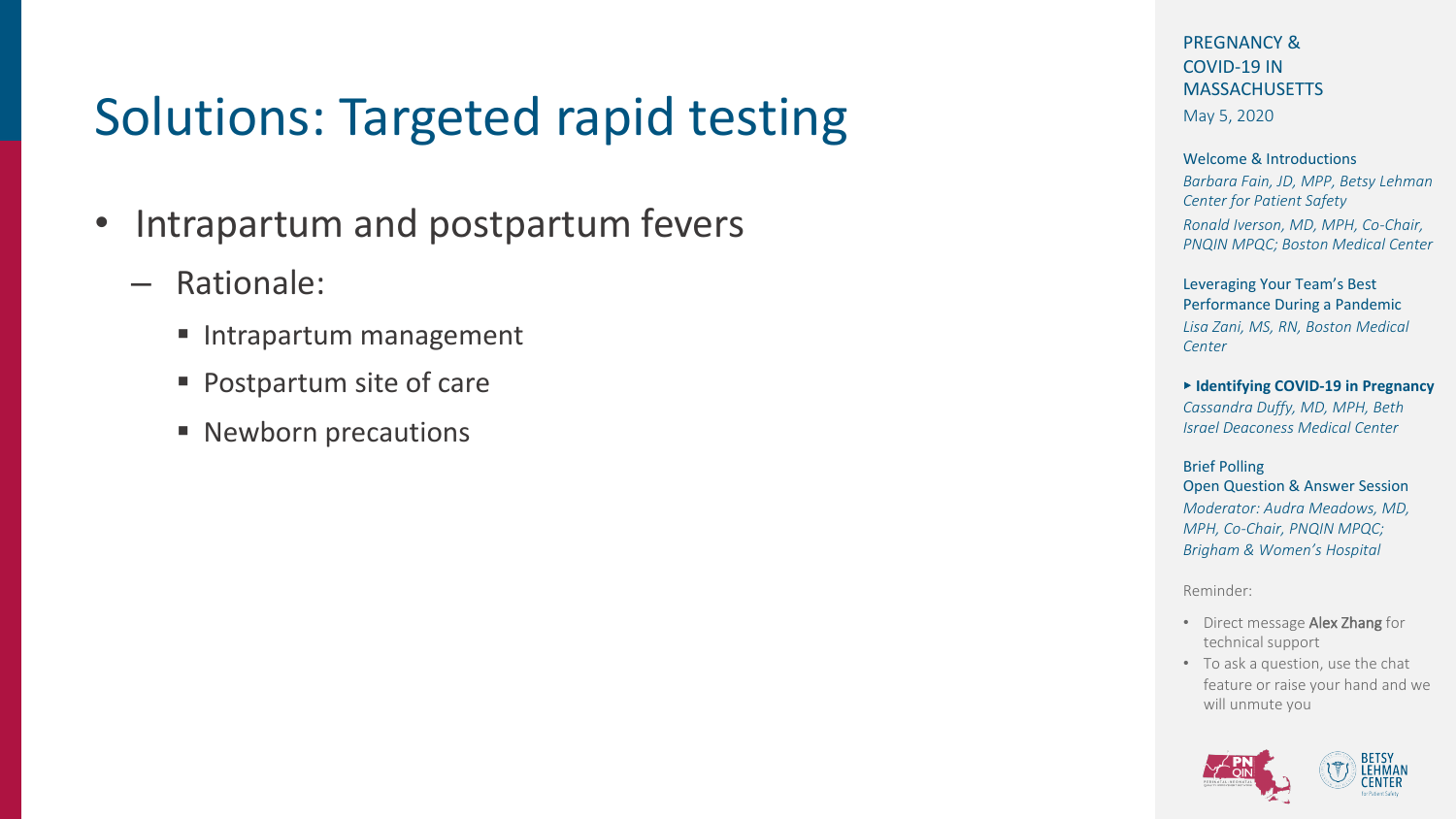#### Lessons learned

- Dedicated team is helpful!
- Operationalizing testing prior to scheduled admissions (inductions and c-sections)
	- Develop workflows with scheduling
	- Testing availability/sites continue to expand
- Ensuring equity in testing
	- Walk-up testing
	- Expanding testing locations: Chelsea, Bowdoin, Dimock